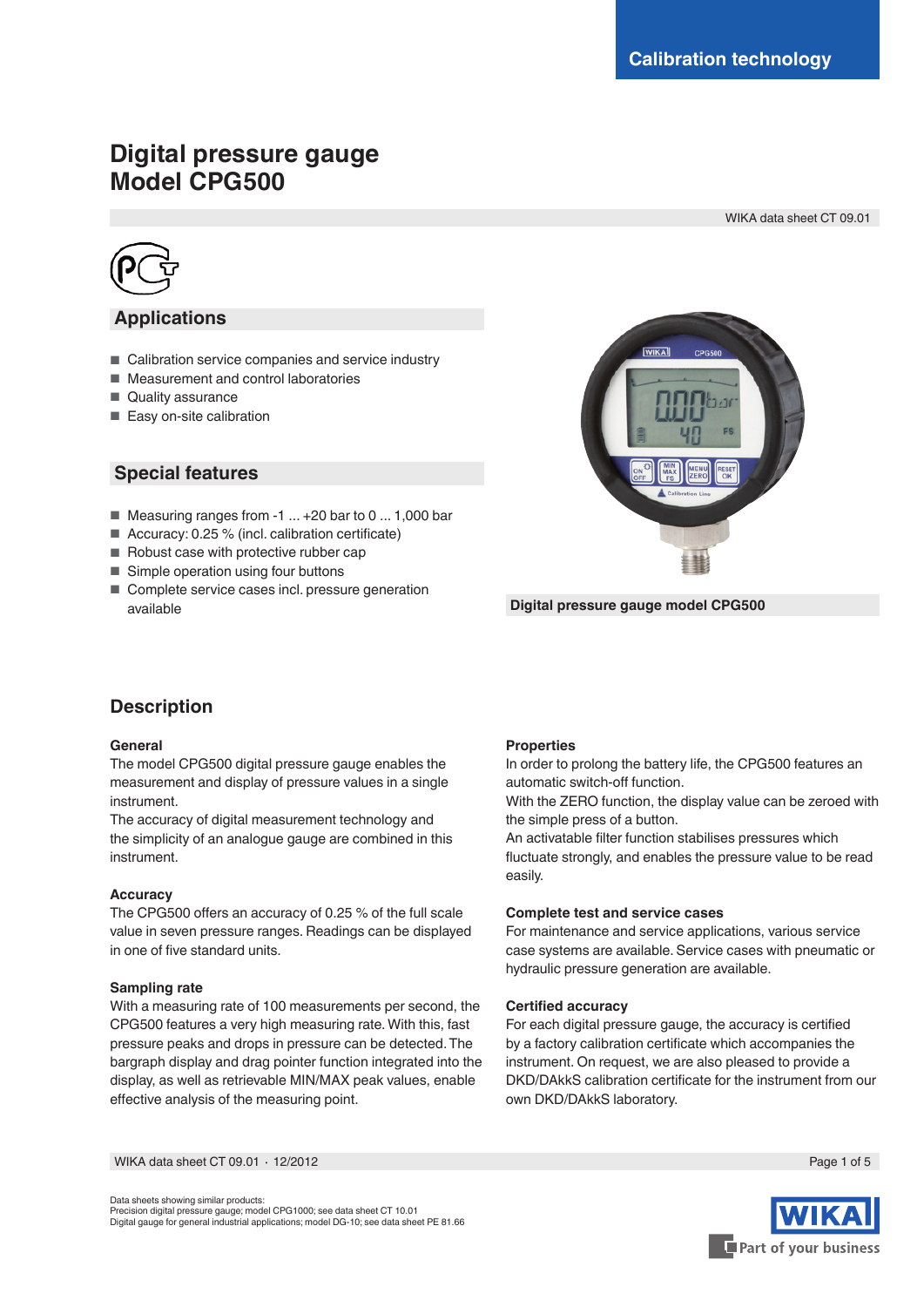## **Specifications Model CPG500**

| <b>Sensor technology</b> |     |                         |            |                |      |       |       |        |
|--------------------------|-----|-------------------------|------------|----------------|------|-------|-------|--------|
| <b>Measuring range</b>   | bar | $-1$ +20                | $-1$ $+40$ | 060            | 0100 | 0350  | 0700  | 01,000 |
| Overpressure limit       | bar | 50                      | 80         | 120            | 200  | 800   | 1.200 | 1,500  |
| Burst pressure           | bar | 250                     | 400        | 550            | 800  | 1.700 | 2,400 | 3,000  |
| Resolution               | bar | 0.01                    |            |                |      | 0.1   |       |        |
| Pressure connection      |     | $G\frac{1}{4}$          |            | $G\frac{1}{2}$ |      |       |       |        |
| Accuracy                 |     | 0.25 % FS $\pm$ 1 digit |            |                |      |       |       |        |

## **Base instrument**

| <b>Indicator</b>                      |                                                               |
|---------------------------------------|---------------------------------------------------------------|
| <b>Display</b>                        | 4 1/2 digit, bargraph with drag pointer function, illuminated |
| <b>Dimensions</b>                     | 50 x 34 mm                                                    |
| Digit height                          | $15 \, \text{mm}$                                             |
| Pressure units                        | bar, psi, MPa, kPa, kg/cm <sup>2</sup>                        |
| <b>Function</b>                       |                                                               |
| Measuring rate                        | 10 <sub>ms</sub>                                              |
| Memory                                | MIN/MAX                                                       |
| Autopower                             | Selectable                                                    |
| Zero function                         | Zero point adjustment                                         |
| Reset                                 | Delete MIN/MAX value                                          |
| <b>Material</b>                       |                                                               |
| Wetted parts <sup>1)</sup>            | Stainless steel with sealing NBR                              |
| Case                                  | Die-cast zinc with TPE protective rubber cap                  |
| <b>Voltage supply</b>                 |                                                               |
| Power supply                          | 2 x 1.5 V AA batteries                                        |
| <b>Battery life</b>                   | approx. 1,500 hrs.                                            |
| Battery status indication             | Icon in display                                               |
| <b>Permissible ambient conditions</b> |                                                               |
| Operating temperature                 | $-10+50$ °C                                                   |
| Medium temperature                    | $-20+80$ °C                                                   |
| Storage temperature                   | $-20+60$ °C                                                   |
| Relative humidity                     | <85 % r.H. (non-condensing)                                   |
| Case                                  |                                                               |
| Rotatability                          | >270                                                          |
| <b>Dimensions</b>                     | 79 x 79 x 33 mm                                               |
| Ingress protection                    | IP 67                                                         |
| Weight                                | approx. 400 g                                                 |

1) Only for use with safe media per directive 67/548/EEC (article 2, paragraph 2).

| CE conformity, approvals, certificates |                                                                                          |  |  |  |  |
|----------------------------------------|------------------------------------------------------------------------------------------|--|--|--|--|
| <b>CE conformity</b>                   |                                                                                          |  |  |  |  |
| <b>EMC</b> directive                   | 2004/108/EC, EN 61000-6-3 emissions for commercial and light industrial environments and |  |  |  |  |
|                                        | EN 61000-6-2 interference immunity for industrial environments                           |  |  |  |  |
| <b>Approvals</b>                       |                                                                                          |  |  |  |  |
| <b>GOST R</b>                          | Import certificate, Russia                                                               |  |  |  |  |
| <b>Certificates</b>                    |                                                                                          |  |  |  |  |
| Calibration                            | Standard: 3.1 calibration certificate per DIN EN 10204                                   |  |  |  |  |
|                                        | Option: DKD/DAkkS calibration certificate                                                |  |  |  |  |

Approvals and certificates, see website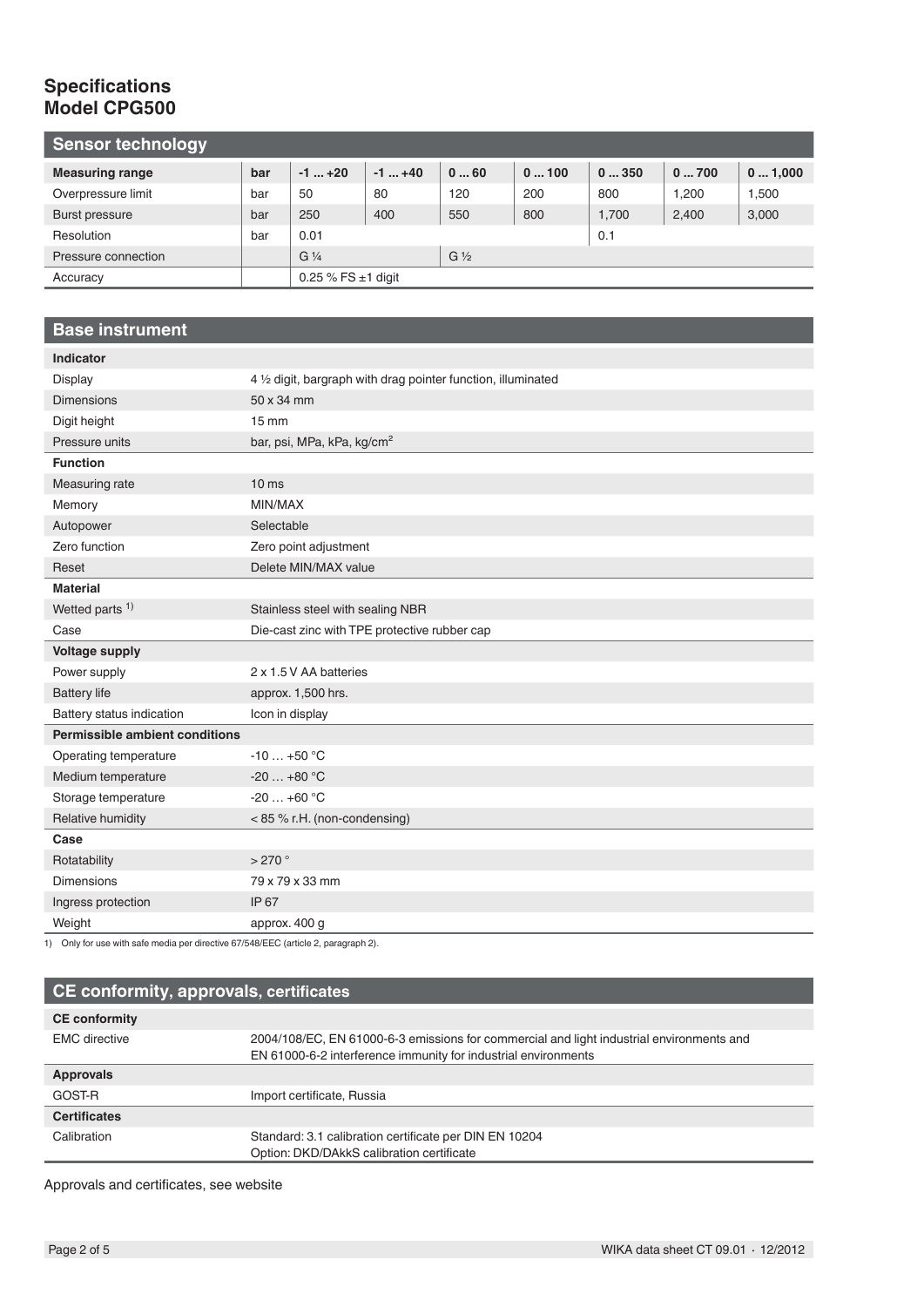## **Dimensions in mm**



1) Drawing with G ¼ pressure connection

## **Front foil**



- 1) Bargraph indicates the current pressure graphically
- 2) Currently-set unit
- 3) Display of the measuring range or the MIN/MAX value
- 4) Clear the MIN/MAX values Confirmation function in the menu
- 5) Hold down to access the menu Zero point adjustment carried out by simply pressing
- 6) Display value changed to MIN/MAX or full scale
- 7) Switch digital pressure gauge on/off Switch on backlighting
- 8) Battery status
- 9) Pressure display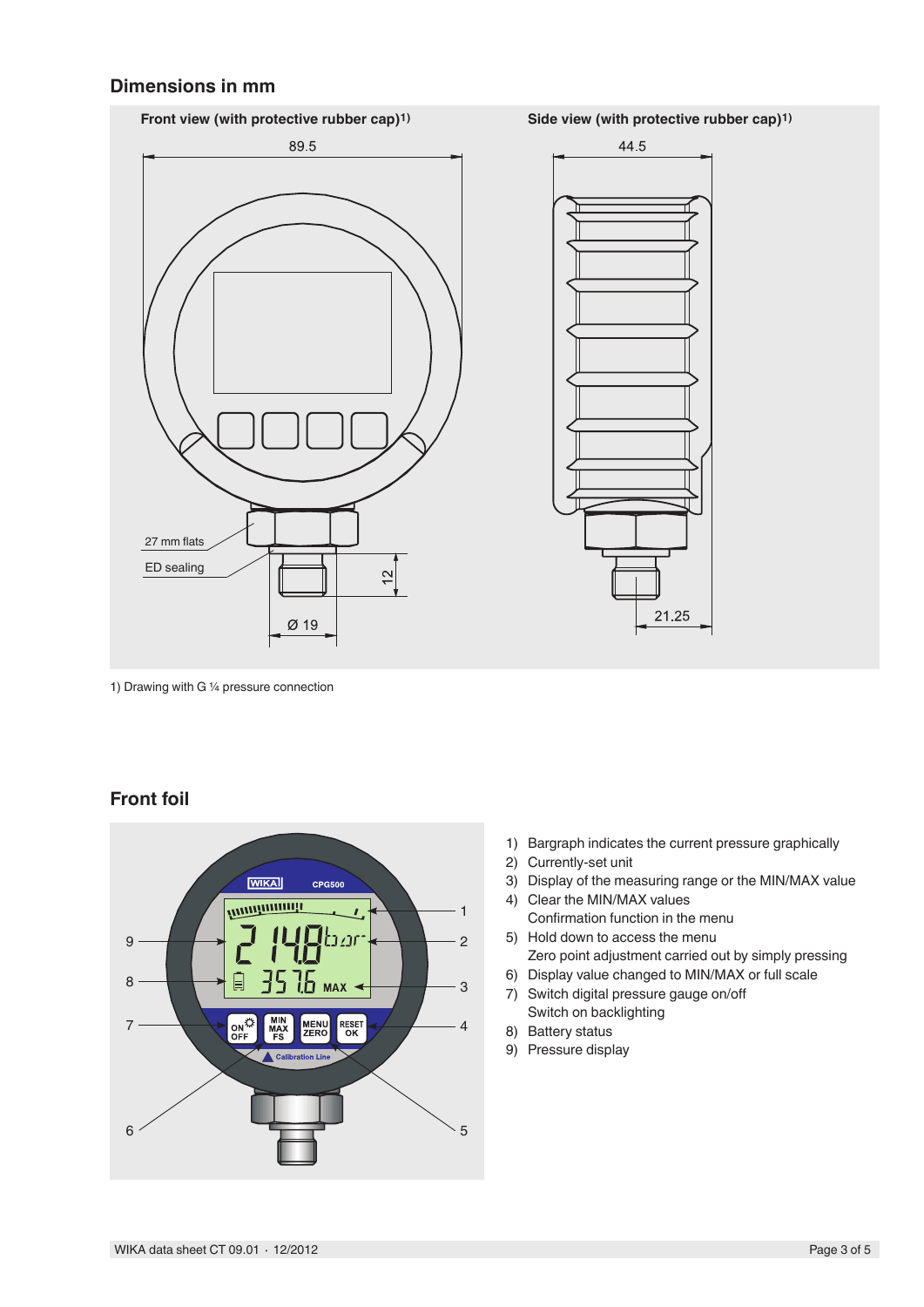## **Complete test and service cases**



**Basic version incl. pneumatic pressure generation** Available measuring ranges, see specifications.

**Calibration case with model CPG500 digital pressure gauge and model CPP40 hand test pump, for pressure -0.95 ... +40 bar, consisting of:**

- Plastic service case with foam insert
- Model CPG500 digital pressure gauge
- Model CPP40 pneumatic hand test pump; -0.95 ... +40 bar



**Basic version incl. hydraulic pressure generation**

### **Calibration case with model CPG500 digital pressure gauge and model CPP700-H or CPP1000-H hand test pumps, for pressures 0 ... 700 bar or 0 ... 1,000 bar, consisting of:**

- Plastic service case with foam insert
- Model CPG500 digital pressure gauge
- Model CPP700-H or CPP1000-H hydraulic hand test pumps, 0 ... 700 bar or 0 ... 1,000 bar

Available measuring ranges, see specifications.

## **Recommended pressure generation**

**Model CPP40 pneumatic hand test pump**

Pressure range: -0.95 ... +40 bar



**Model CPP700-H or model CPP1000-H hydraulic hand test pumps**

Pressure range: 0 ... 700 bar or 0 ... 1,000 bar

For further specifications, see data sheet CT 91.07.